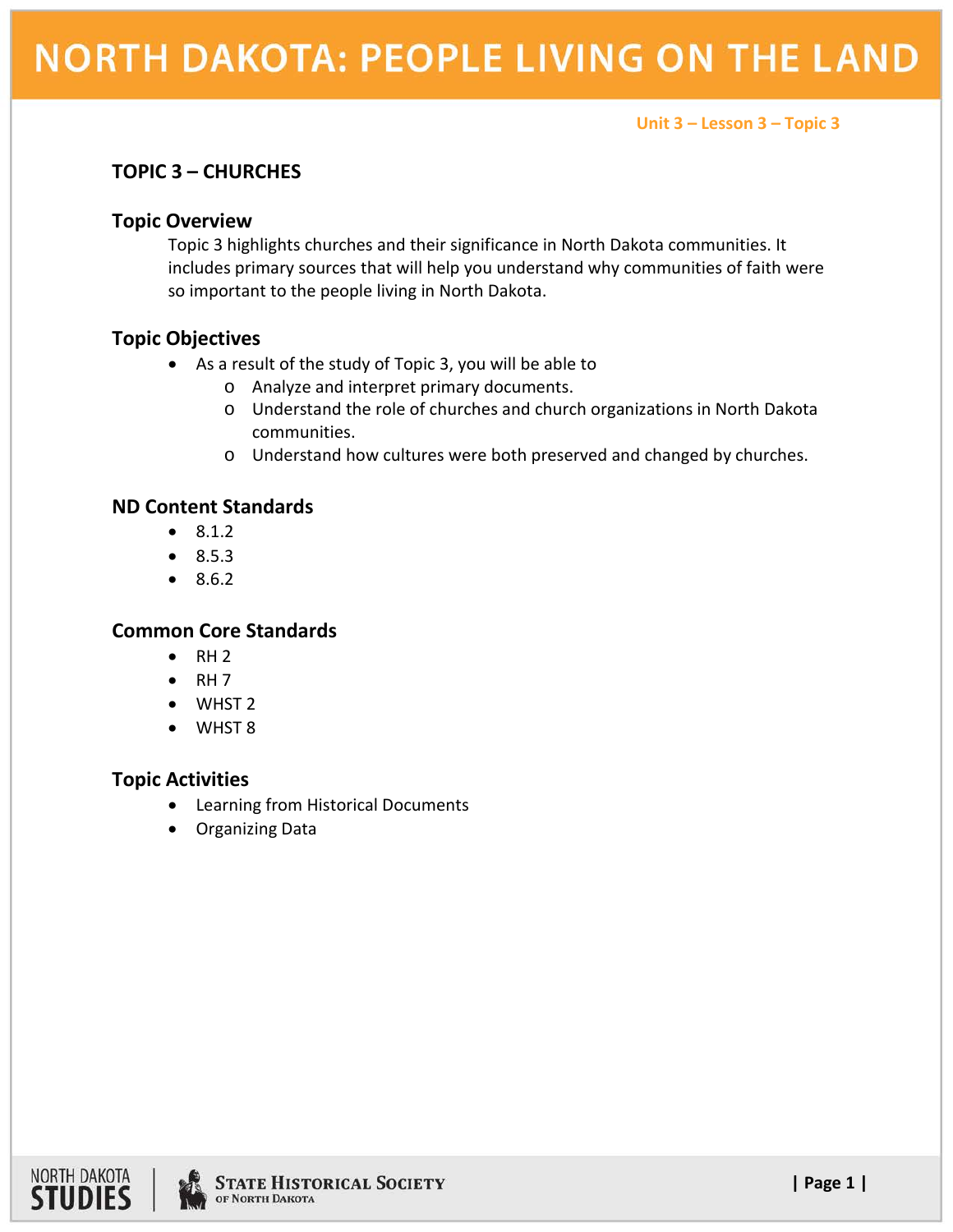# **NORTH DAKOTA: PEOPLE LIVING ON THE LAND**

#### **Unit 3 – Lesson 3 – Topic <sup>3</sup>**

### **Learning from Historical Documents**

To access a photo/document/map, refer to the topic reading assignment or use the SEARCH feature to enter its name or number.

Churches of different faiths are found throughout North Dakota. Study the **church photo essay** photos from several areas in North Dakota. Complete an investigative practice of one of the photos by answering the following questions:

1. What do you notice about this photo? Describe without judgment. ("I notice . . .")

2. What questions does this photo raise for you? ("I wonder . . .")

3. What meaning or understanding is intended or conveyed in this photo? Speculate on the meaning behind the photo or why this photo might be of importance.